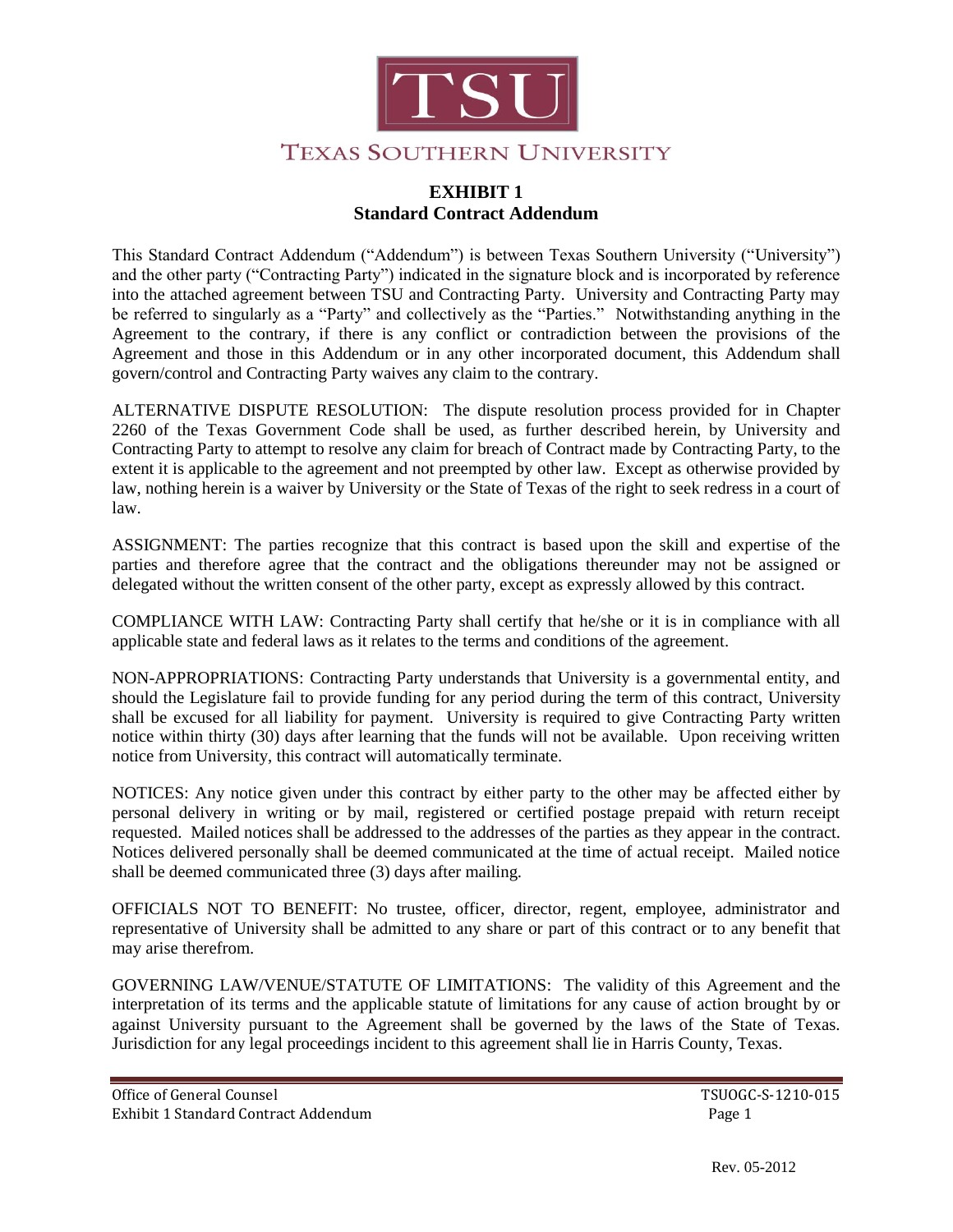

FORCE MAJEURE: In the event of Force Majeure, University may terminate this Agreement by written notice following such casualty and University shall not be responsible for any damages sustained by Contracting Party. Force Majeure shall mean fire, earthquake, flood, act of God, strikes or other labor disturbances, riots or civil commotion, litigation, terrorism, war or other acts of any foreign nation, power of government or government agency or authority, or any other cause like or unlike any cause abovementioned which is beyond the control or authority of University.

SUBCONTRACTS: Any subcontracts and outside associates or consultants required by Contracting Party in connection with the services covered by this contract will be limited to such individuals or firms as were specifically identified and agreed to during negotiations. Contracting Party shall ensure that each subcontractor complies with all provisions of the Agreement and this Addendum. Contracting Party shall remain liable for the acts and omissions of such subcontractor(s) and the proper performance and delivery of the products and/or services set forth is the Agreement.

ANTI-BOYCOTT ISRAEL VERIFICATION: The Contractor represents that, to the extent this Agreement constitutes a contract for goods or services within the meaning of Section 2270.002 of the Texas Government Code, as amended, solely for purposes of compliance with Chapter 2270 of the Texas Government Code, and subject to applicable Federal law, Contractor (1) does not boycott Israel; and (2) will not boycott Israel during the term of this Agreement. The term "boycott Israel" as used in this paragraph has the meaning assigned to it in Section 808.001 of the Texas Government Code, as amended.

ACKNOWLEDGMENT: The contractor represents that it does not have contracts with, or provide supplies or services to, a foreign terrorist organization; or, Engaged in scrutinized business operations in Sudan or Iran, as defined in Government Code Sections 807.001(10) and 2270.001(9).

TAX EXEMPTION: University and Contracting Party agree that University will not be required to pay any taxes for which it can demonstrate an exemption.

CONFIDENTIALITY: Subject to the Texas Public Information Act and any similar legal requirements, neither Party shall disclose any confidential information obtained from the other Party without such Party's prior written approval.

TERM: The Term will not exceed three (3) total years.

PAYMENT TERMS: Payment terms for amounts due from University under the Agreement (including due dates, late fees and interest) are governed by Chapter 2251 of the Texas Government Code.

COMPENSATION: University will compensate Contracting Party for services and/or deliverables in accordance with the Agreement. Notwithstanding the Agreement, total compensation to Contracting Party shall not exceed \$

INDEPENDENT CONTRACTOR: This Agreement is not intended by the parties to constitute or create a joint venture, pooling arrangement, partnership, or formal business organization of any kind, and the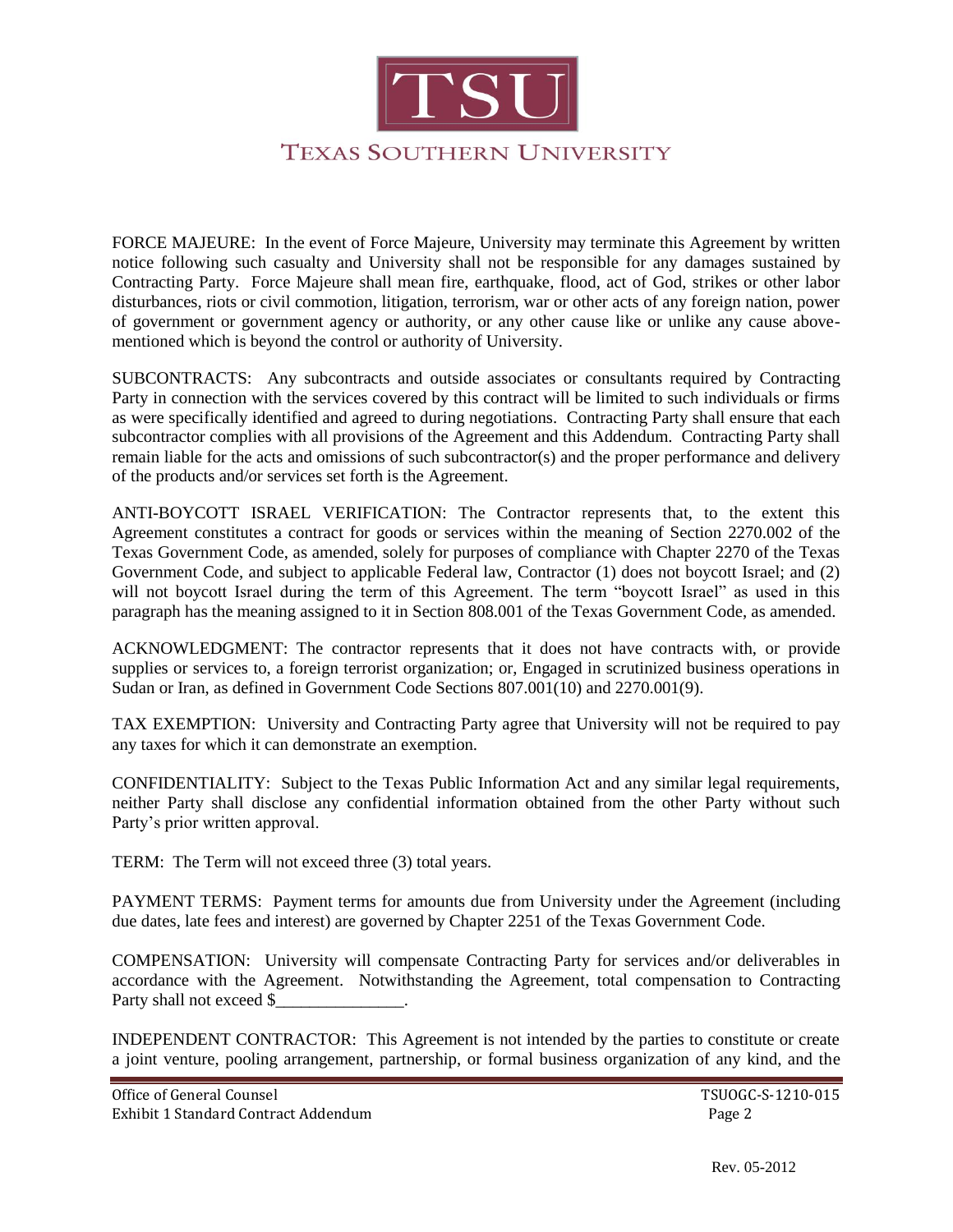

### **TEXAS SOUTHERN UNIVERSITY**

rights and obligations of the parties shall be only those expressly set forth herein. The relationship of the Contracting Party to University is and shall continue to be that of an independent contractor, and no liability or benefits, such as workers' compensation, pension rights or liabilities, insurance rights or liabilities, arising out of or related to an employer/employee relationship, shall arise, or accrue to either party or either party's agent, subcontractor or employee, as a result of this Contract or its performance. No relationship, other than that of independent contractor, shall be implied between the parties or between either party and the other party's agent employee, or subcontractor.

INTELLECTUAL PROPERTY: Contracting Party represents that it has all intellectual property rights necessary to enter into and perform its obligations under the Agreement and shall indemnify, defend and hold harmless the State of Texas and University against any action, claim, liability, loss or expense related to such intellectual property rights and representations. Contracting Party will pay any damages attributable to such claim that are awarded against the State of Texas and/or University in a judgment or settlement.

INDEMNIFICATION: Contracting Party shall indemnify and hold harmless University, and each of its directors, officers, agents and employees from and against all claims, actions, suits, demands, proceedings, costs, damages and liabilities, including without limitation attorneys' fees and reasonable litigation costs, arising out of, connected with, or resulting from any acts or omissions of Contracting Party or any agent, employee, subcontractor, or supplier of Contracting Party in the execution or performance of this contract, to the extent the claim arises from negligence, willful act, breach of contract or violation of law.

INSURANCE: University is insured for general liability insurance under a self-insurance program covering its limits of liability and such self-insurance will satisfy any University insurance obligations in the Agreement. For the entire term of the Agreement ("Term"), Contracting Party shall maintain Comprehensive General

Liability insurance coverage of \$1,000,000 per occurrence. If, during the Term, Contracting Party will enter University property, Contracting Party shall also maintain the following insurance: (i) Worker's **Compensation** 

coverage with statutory limits for the State of Texas, including Employers Liability coverage of \$500,000 per accident; (ii) Commercial Automobile Liability coverage of \$1,000,000 Combined Single Limit; (iii) for engineers and architects only: Professional Liability coverage of \$5,000,000 per occurrence; and (iv) for builders only: Builder's Risk coverage in the amount of the construction cost, including protection against named windstorm and flood. All policies must contain a waiver of subrogation against University. Comprehensive General Liability and Commercial Automobile Liability policies must name TSU as Additional Insured. Contracting Party shall pay all insurance deductibles and deductibles must not exceed \$10,000 unless approved in advance by University. Contracting Party shall provide University Certificates of Insurance evidencing these insurance requirements prior to the start of work.

AUDIT; INDEPENDENT AUDITS; RIGHT TO AUDIT; RETENTION; SUPPORTING DOCUMENTS: The Contracting Party agrees and authorizes University and/or the State Auditor (collectively, "Auditor") to conduct audits or investigations in connection with this Agreement. Contracting party agrees to cooperate with Auditors conducting such audits or investigations and to provide all information and documents reasonably requested. Contracting Party will include this provision in all contracts with permitted subcontractors.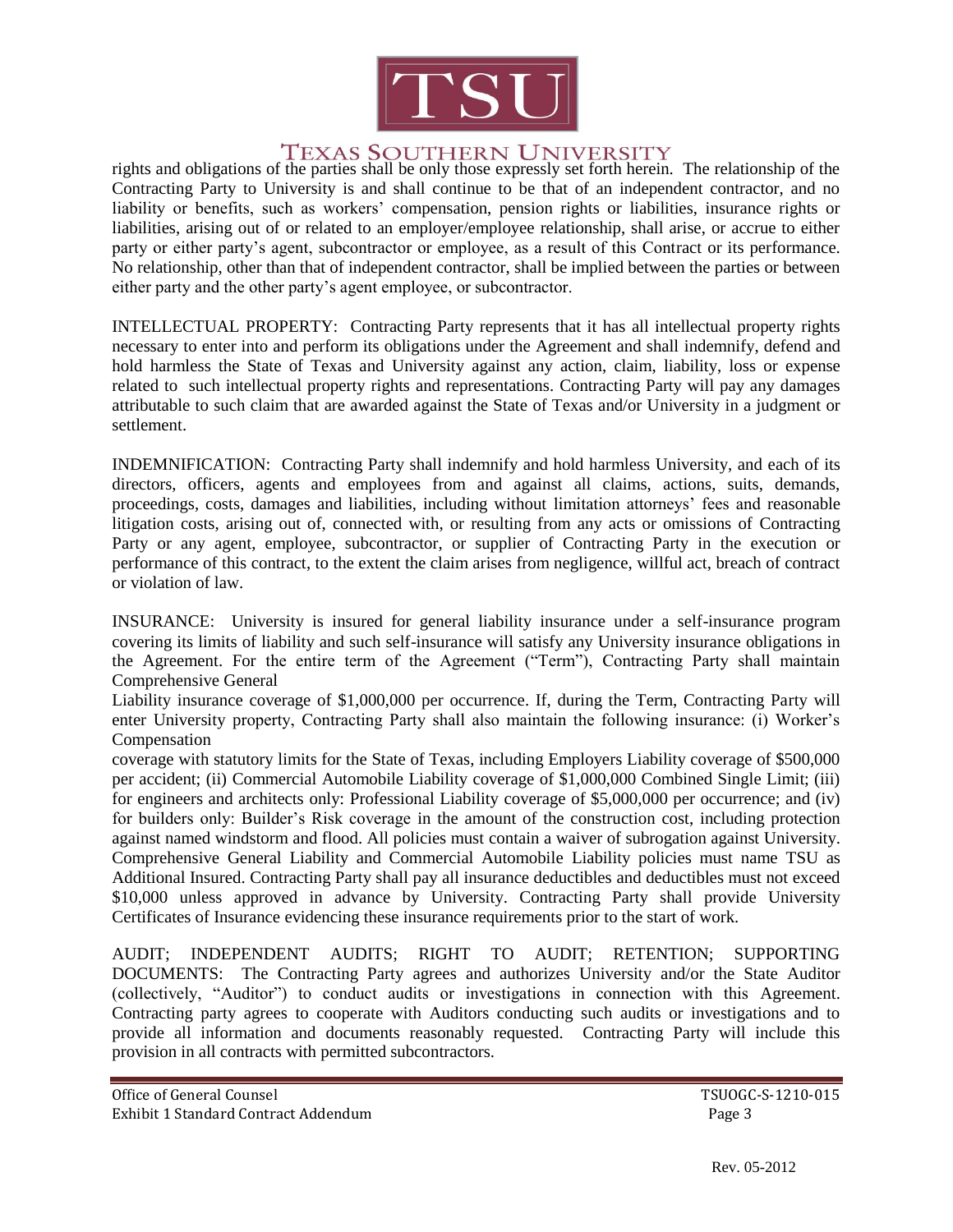

# **TEXAS SOUTHERN UNIVERSITY**

LIMITATIONS: The Parties are aware that there are constitutional and statutory limitations on the authority of University (a state agency) to enter into certain terms and conditions of the Agreement, including, but not limited to, those terms and conditions relating to liens on University's property; disclaimers and limitations of warranties; disclaimers and limitations of liability for damages; waivers, disclaimers and limitations of legal rights, remedies, requirements and processes; limitations of periods to bring legal action; granting control of litigation or settlement to another party; liability for acts or omissions of third parties; payment of attorneys' fees; dispute resolution; indemnities; and confidentiality (collectively, the "Limitations"), and terms and conditions related to the Limitations will not be binding on University except to the extent authorized by the laws and Constitution of the State of Texas.

SOVEREIGN IMMUNITY: Except as otherwise provided by Texas law, neither the execution of the Agreement by University nor any other conduct, action or inaction of any University representative relating to the Agreement is a waiver of sovereign immunity by University or the State of Texas.

REPRESENTATIONS BY CONTRACTING PARTY: If Contracting Party is a business entity, Contracting Party warrants, represents, covenants, and agrees that it is duly organized, validly existing and in good standing under the laws of the state of its incorporation; and is duly authorized and in good standing to conduct business in the State of Texas, that it has all necessary power and has received all necessary approvals to execute and deliver the Agreement and is authorized to execute this Agreement according to its terms on behalf of Contracting Party.

ELIGIBILITY TO RECEIVE PAYMENT: Pursuant to Texas Family Code Section 231.006, Texas Government Code Sections 2155.004 and 2155.006, Contracting Party certifies that it is not ineligible to receive the Agreement and payments pursuant to the Agreement and acknowledges that the Agreement may be terminated and payment withheld if this representation and warranty is inaccurate.

PAYMENT OF DEBT/DELINQUENCY TO STATE: Contracting Party certifies that it is not indebted to the State of Texas and is current on all taxes owed to the State of Texas. Contracting Party agrees that any payments owing to Contracting Party under the Agreement may be applied directly toward any debt or delinquency that Contracting Party owes the State of Texas or any agency of the State of Texas regardless of when it arises, until such debt or delinquency is paid in full. (Texas Government Code, Sections 2107.008, 403.055 and 2252.903)

PRODUCTS AND MATERIALS PRODUCED IN TEXAS: If Contracting Party will provide services under the Agreement, Contracting Party covenants and agrees that in performing its duties and obligations under the Agreement, it will purchase products and materials produced in Texas when such products and materials are available at a price and delivery time comparable to products and materials produced outside of Texas.

NONDISCRIMINATION: Contracting Party shall comply with Federal and State of Texas civil rights laws and University policies prohibiting discrimination and harassment. Contracting Party shall not discriminate against an employee or applicant for employment with respect to the hire, tenure, terms, conditions, or privileges of employment, or any matter directly or indirectly related to employment, because of race, color, religion, gender, national origin, age, sexual orientation, veteran status, or